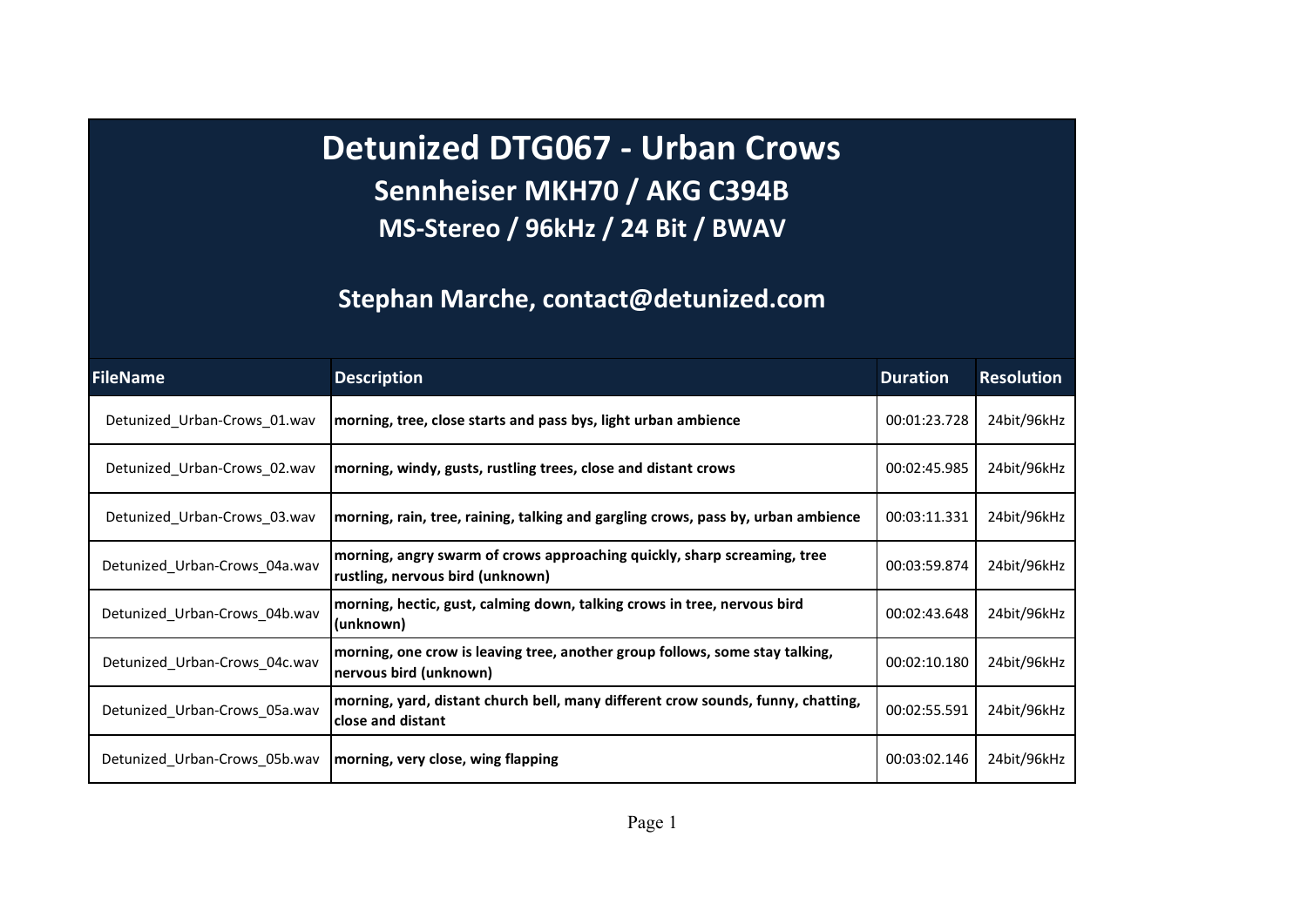| Detunized_Urban-Crows_05c.wav | morning, yard, lot of chatting, cute noises                                                                                                                                | 00:03:05.310 | 24bit/96kHz |
|-------------------------------|----------------------------------------------------------------------------------------------------------------------------------------------------------------------------|--------------|-------------|
| Detunized_Urban-Crows_05d.wav | morning, yard, church bell, lot of excitement, dense athmosphere, some other<br>birds                                                                                      | 00:03:48.578 | 24bit/96kHz |
| Detunized Urban-Crows 06.wav  | evening, sporadic chatting crows, church bells, some cars slowly passing in<br>distance, crows fly away                                                                    | 00:03:21.822 | 24bit/96kHz |
| Detunized_Urban-Crows_07.wav  | evening, urban ambience, distant crows, some noises from neighboring<br>appartments, some car and engine rumble, distant church bells, 3 screams of a                      | 00:03:25.031 | 24bit/96kHz |
| Detunized_Urban-Crows_08.wav  | morning, crows in the dawn, chatting, making various noises, other birds singing,<br>trees rustling, distant airplane, gusts, window bang, clattering, crows taking-off in | 00:04:23.809 | 24bit/96kHz |
| Detunized Urban-Crows 09.wav  | morning, urban ambience, crow passing close, others follow, distant church bells,<br>gusts                                                                                 | 00:03:01.737 | 24bit/96kHz |
| Detunized_Urban-Crows_10.wav  | morning, windy, distant crows in the crown of a tree, chatting, nervous                                                                                                    | 00:02:21.459 | 24bit/96kHz |
| Detunized_Urban-Crows_11a.wav | early morning, close crow, distinct single calls, little urban ambience                                                                                                    | 00:01:21.779 | 24bit/96kHz |
| Detunized Urban-Crows 11b.wav | early morning, close crow, distinct single calls, little urban ambience                                                                                                    | 00:00:41.696 | 24bit/96kHz |
| Detunized_Urban-Crows_11c.wav | early morning, close crow, distinct single calls, distant crows responding, little<br>urban ambience                                                                       | 00:00:53.735 | 24bit/96kHz |
| Detunized_Urban-Crows_12a.wav | morning, decent single calls, close                                                                                                                                        | 00:04:19.387 | 24bit/96kHz |
| Detunized Urban-Crows 12b.wav | morning, urban ambience, single calls and chatting, light breeze                                                                                                           | 00:03:15.154 | 24bit/96kHz |
| Detunized_Urban-Crows_12c.wav | morning, urban ambience, swarm approaching, crows pass by, distant calls                                                                                                   | 00:02:45.465 | 24bit/96kHz |
| Detunized_Urban-Crows_12d.wav | morning, distant church bells, swarm approaching, aggressive, distant<br>screatching, crows flying around                                                                  | 00:02:37.420 | 24bit/96kHz |